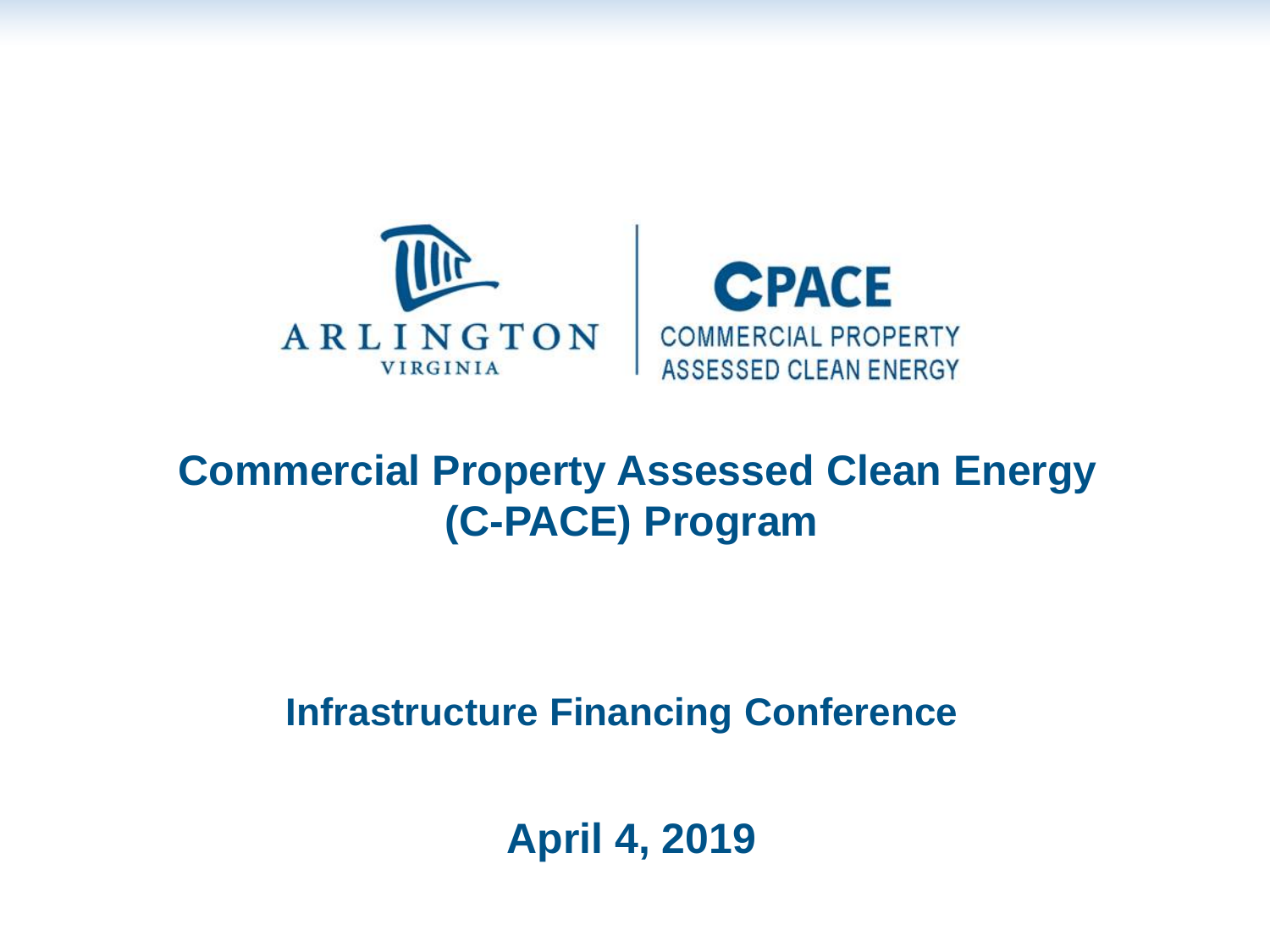### **What is C-PACE?**

- New way to finance energy & water efficiency & renewables in **commercial building retrofits & new construction**
	- Voluntary, special-assessment based form of financing
	- **Improves economics for energy projects**
- **Nearly \$900M worth of projects in 1,866 projects nationwide**
- **19 states plus DC have a total of 47 active C-PACE programs**





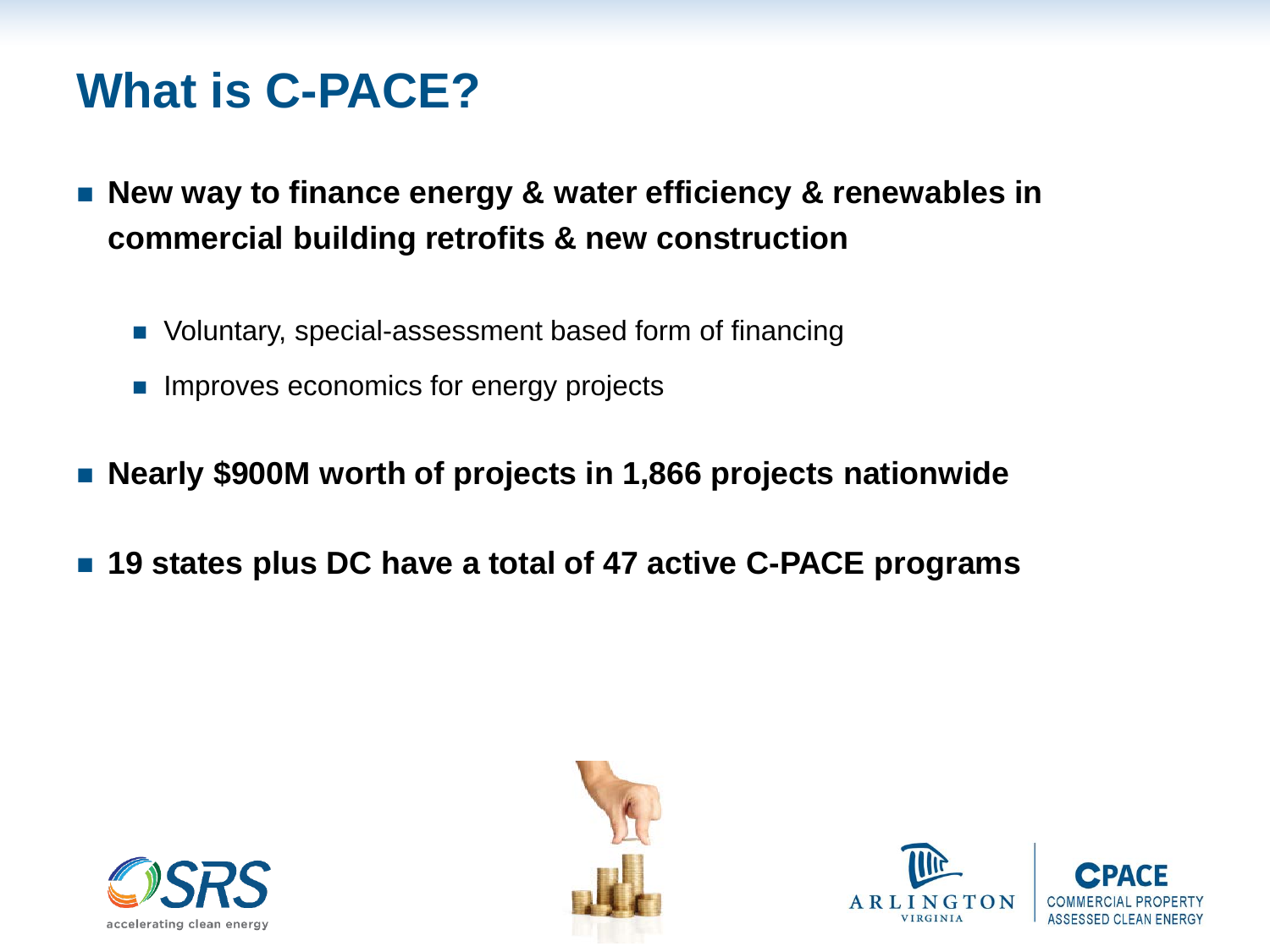### **Natural Fit for CEP Implementation**





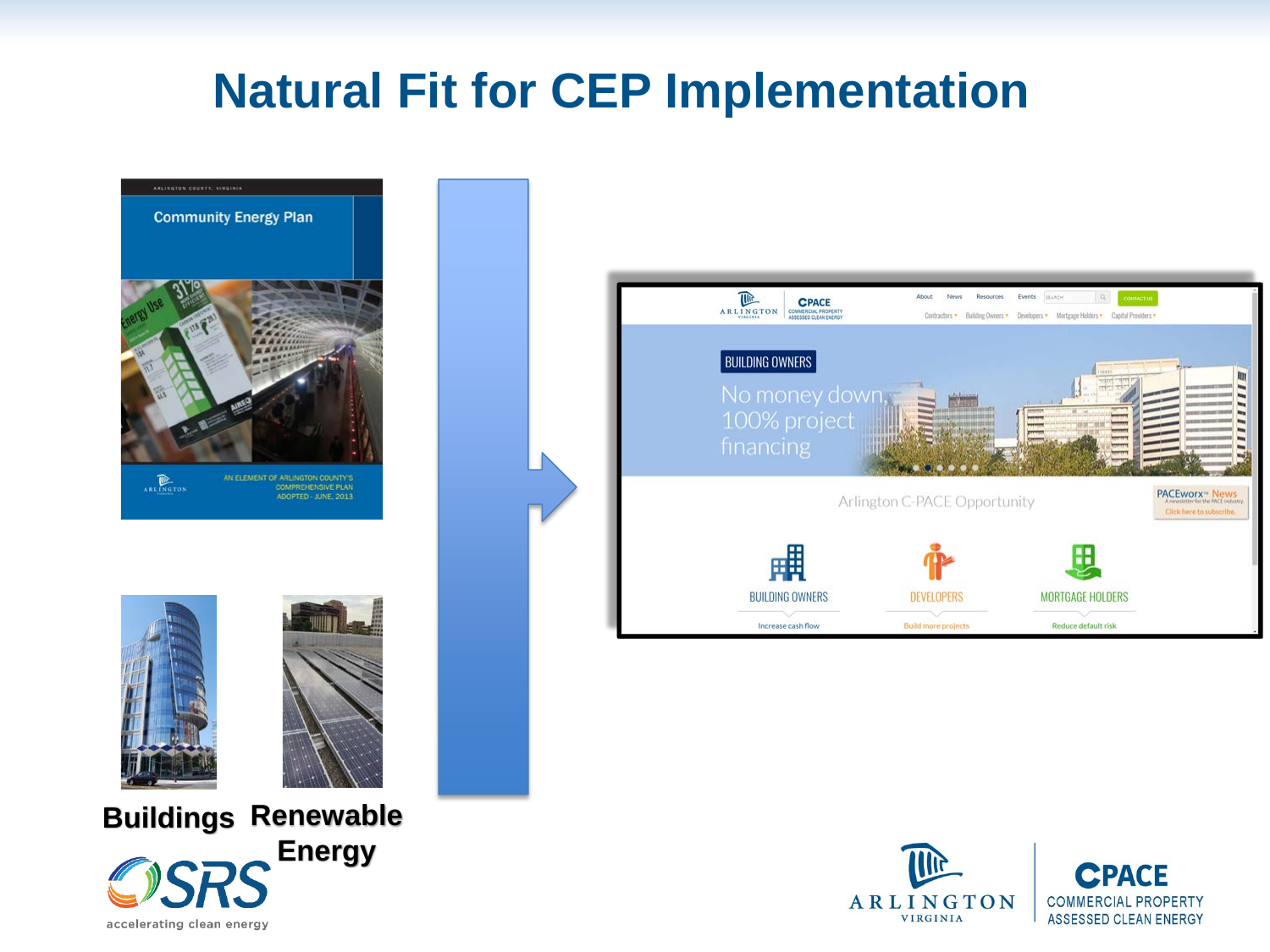## **Why Create a C-PACE Program?**

#### **Arlington Benefits**

- **Increase the energy and operational efficiency of commercial buildings**
- Advance toward community goal of a 75% lower carbon footprint by 2050
- Increase economic development / local job creation
- **Improve resiliency**
- **C-PACE financing helps address multiple hurdles currently holding back building energy projects**
	- 100% project financing hard and soft costs
	- $\blacksquare$  Longer term financing = lowers annual payments
	- Split incentives allows pass-through of costs to tenants
	- Applies to the property, not the property owner  $-$  PACE lien can transfer at sale



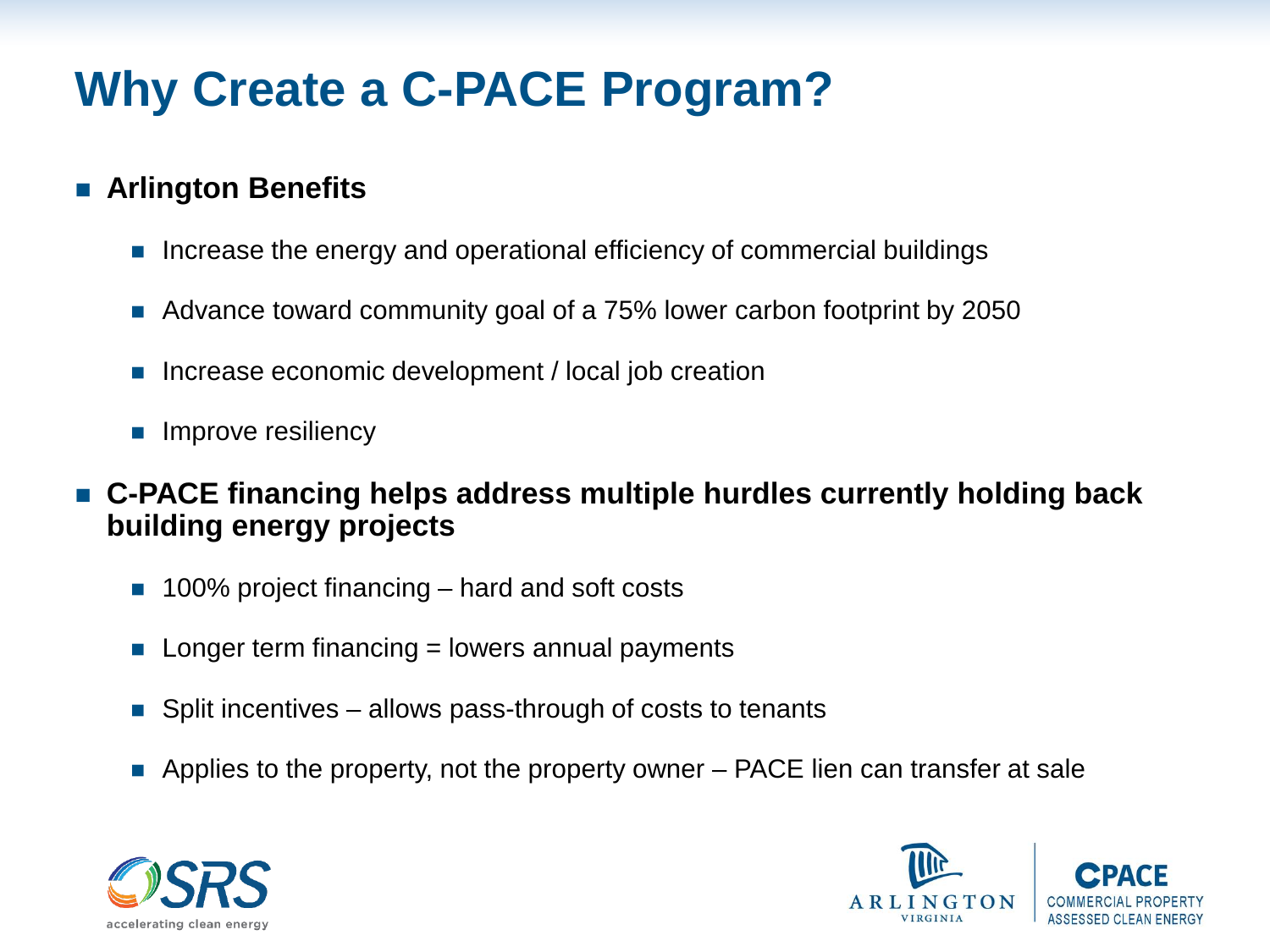## **Arlington C-PACE Milestones**

- **Jul. 2015:** VA enacted C-PACE enabling legislation
- **Jan. 2017:** SRS selected via RFP as Program Administrator

Process designed to enable other VA jurisdictions to create their own PACE program quickly and efficiently

- **Nov. 2017:** Arlington County Board adopted C-PACE ordinance
- **Jan. 2018:** Arlington launched VA's 1<sup>st</sup> C-PACE program

**Website:** [www.arlington-pace.us](http://www.arlington-pace.us/)



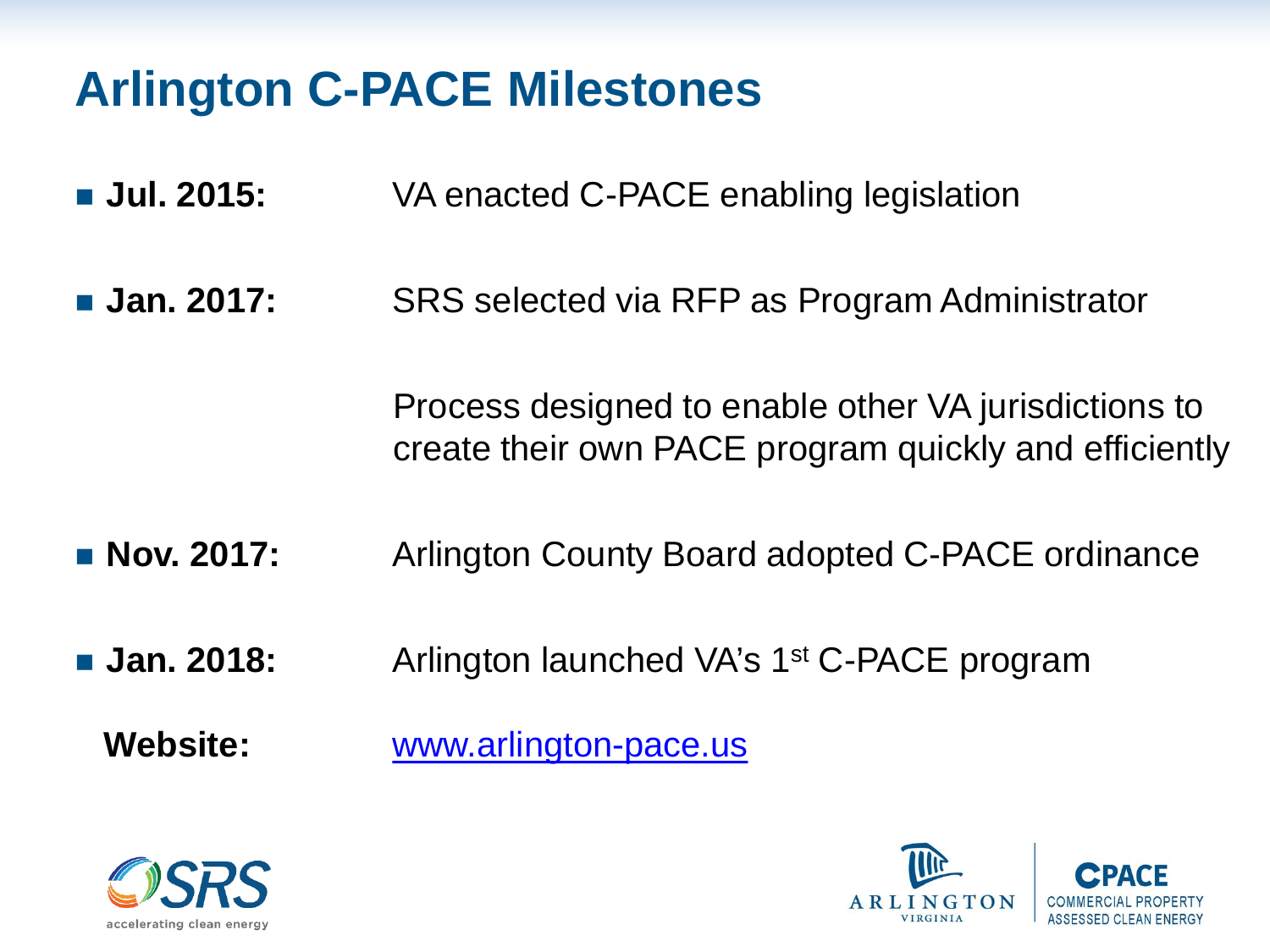# **Public-Private Partnership**

- **Rich Dooley, Arlington Initiative to Rethink Energy (AIRE)** 
	- Arlington C-PACE Program Manager
	- Community Energy Coordinator
- **Scott Dicke**, Sustainable Real Estate Solutions' Director of VA C-PACE Programs
	- Arlington C-PACE Program Administrator
	- **Provides outreach, education, and infrastructure to support the start-up and** sustainable growth of new C-PACE programs across the Commonwealth
	- Collaborates with building owners, developers, contractors, mortgage holders and capital providers to meet stakeholder underwriting needs
	- SRS partners with state and local governments nationwide to administer C-PACE programs in: CA, CO, CT, OH, OR, RI, UT, VA



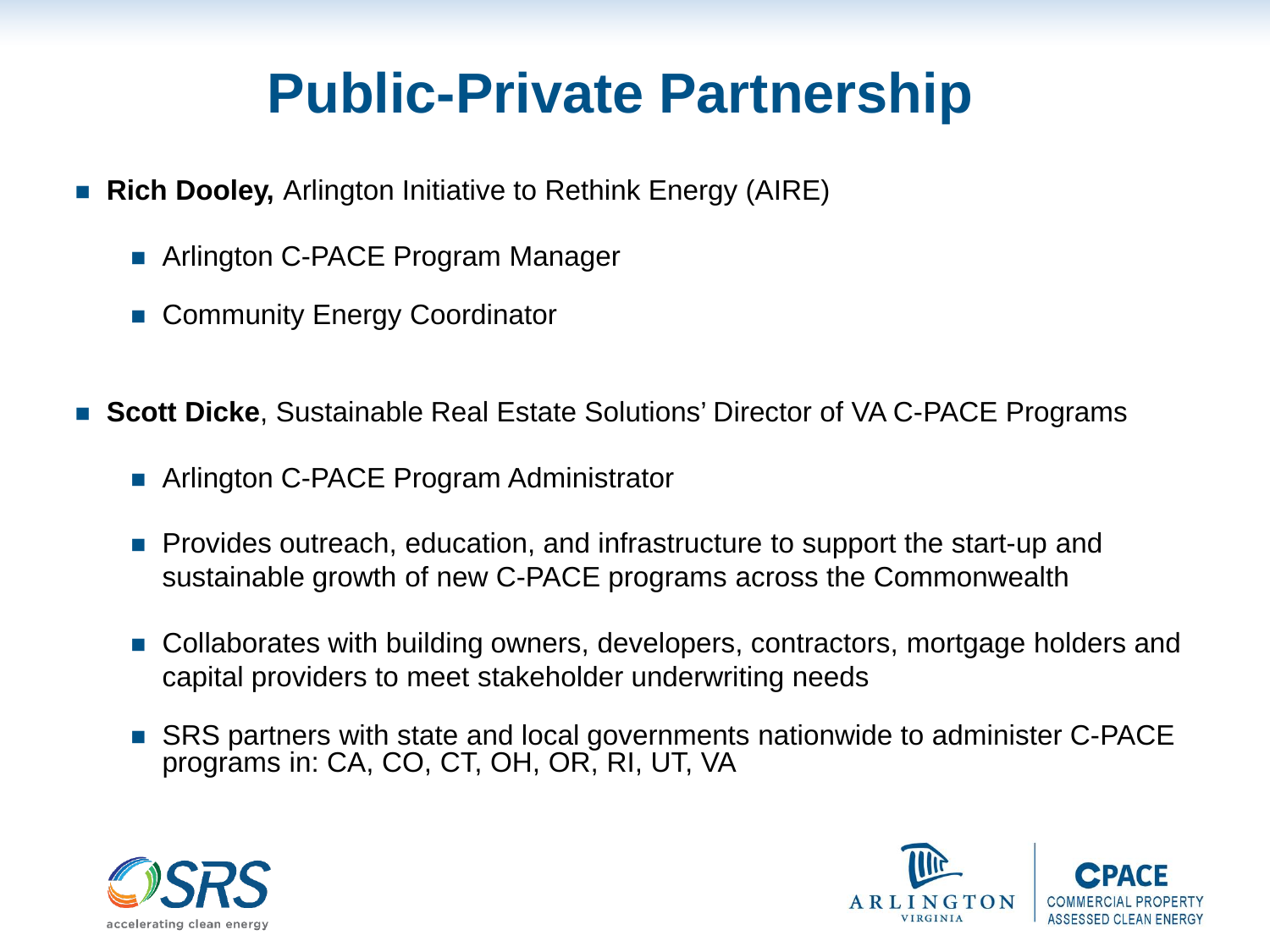### **What's Eligible?**

- **Eligible Property Types** (C&I)
	- **D** Office
	- **Retail**
	- Hotel
	- $\blacksquare$  Multifamily (5<sup>+</sup> units)
	- **Industrial**
	- **Healthcare**
	- Non-profit
- **Non-Eligible Property Type** 
	- Condominiums



- **Eligible Improvements** (examples)
	- Automated building controls
	- Boilers, chillers & furnaces
	- Building envelope (insulation, windows)
	- Combined heat & power (CHP)
	- $\blacksquare$  High efficiency lighting
	- $\blacksquare$  Hot water heating systems
	- HVAC upgrades, VRF installs, controls
	- Solar PV systems, incl. roof upgrades
	- Pumps, motors, drives

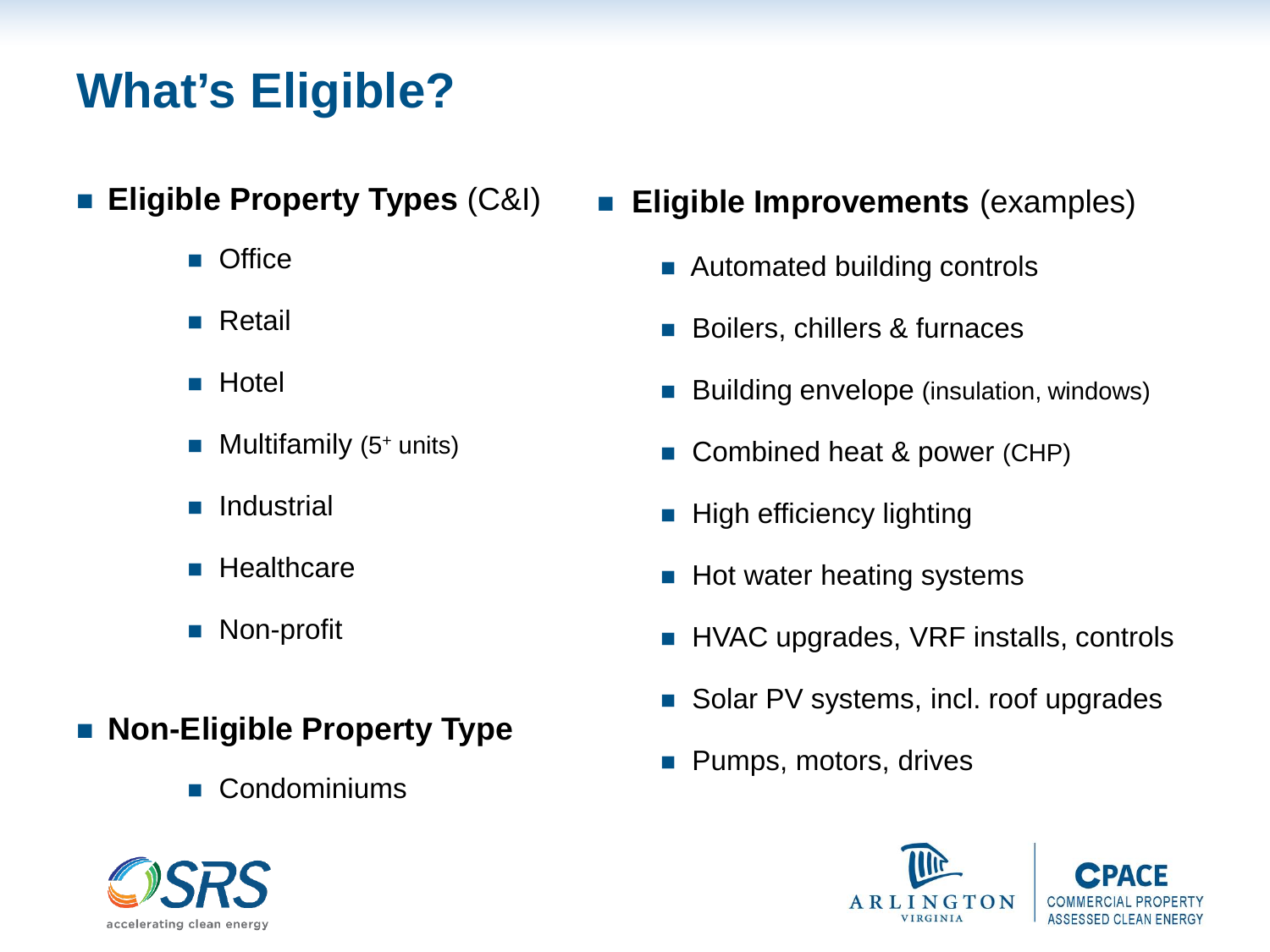## **C-PACE for Existing Buildings – Arlington**

- Building owners choose to install eligible energy efficiency, renewable energy, and/or water efficiency improvements
- **100% financing (no out-of-pocket expense, soft or hard costs) by private capital provider**
- Costs are spread over periods up to 20+ years
- Repayment via a "PACE special assessment" billed and collected by private capital provider
- The repayment obligation can transfer to the new owner upon sale
- Goal: Energy savings \$\$ > the PACE payments; creating cash flow positive projects
- Target market is Class B & C buildings, Class A also eligible





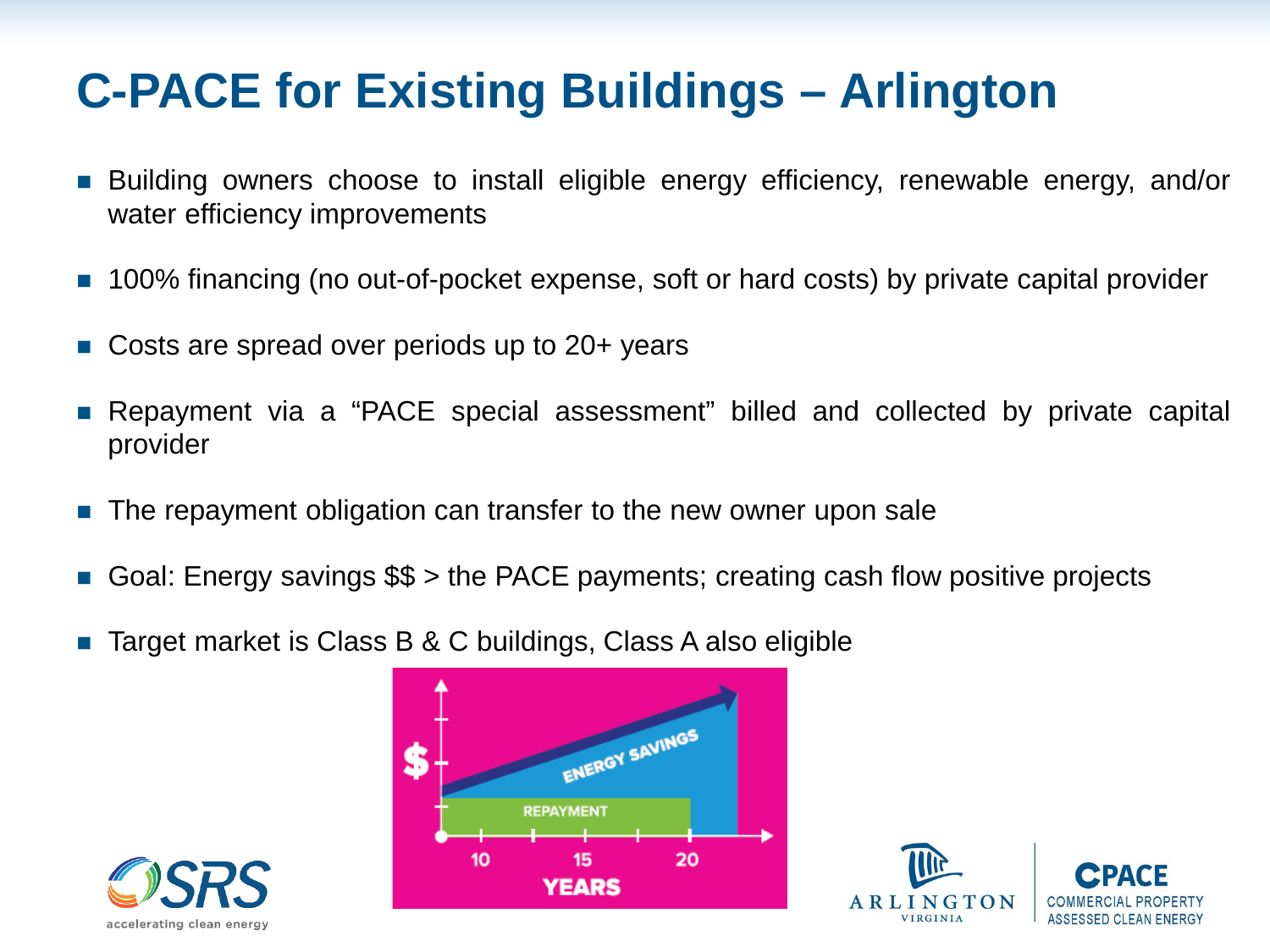### **C-PACE for New Construction – Arlington**

#### **Developers can tap C-PACE financing to:**

- Construct more efficient buildings, i.e. lower operating costs
- **Increase tenant comfort; accelerate occupancy**
- **Include improvements often "value engineered" out of a project**

#### **Potential benefits to developer:**

- Finance 15-20% of "Total Eligible Construction Cost"
- Reduce owner equity contribution or high-cost mezzanine loan amounts
- No personal guarantees required
- No impact on working capital or developer's credit





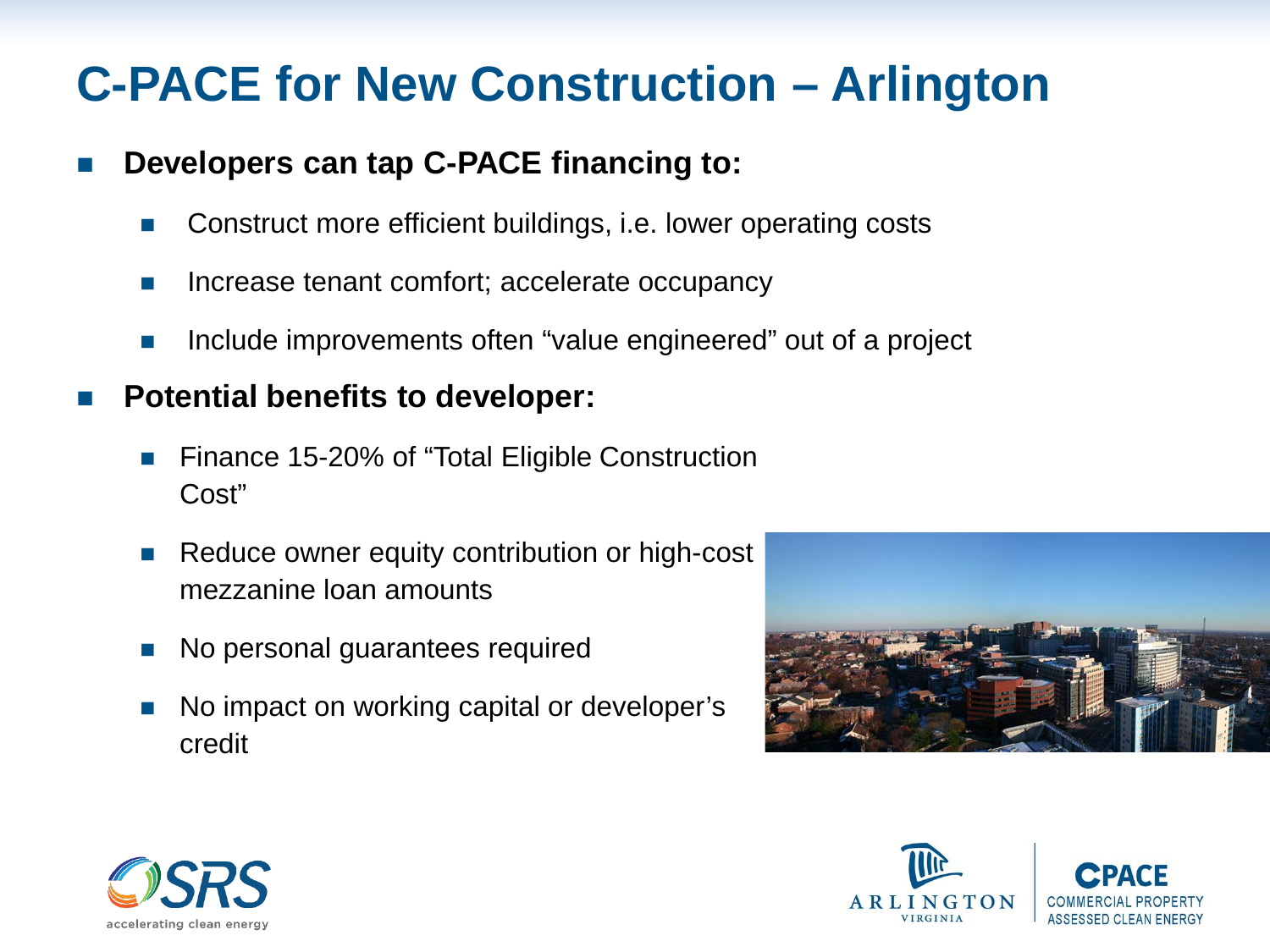### **Arlington C-PACE Structure**

 **Arlington is not paying SRS for its program administration work, nor is Arlington providing the capital for C-PACE projects**

■ Program administrator (PA) provides stakeholder tools & support services to **facilitate successful transactions** 

■ PA fee applied to closed transactions, aligning all interests

#### ■ Open market access to private capital

- No public funds are used to finance projects
- Property owner options:
	- Choose a preferred capital provider upfront, or
	- Program Administrator can review pre-approved projects with pre-qualified capital providers to determine funding interest
- Repayment via a new "PACE special assessment" billed and collected by capital provider

#### **VA law requires owners to receive mortgage holder consent**

■ PACE special assessment is a priority lien, akin to sewer assessment



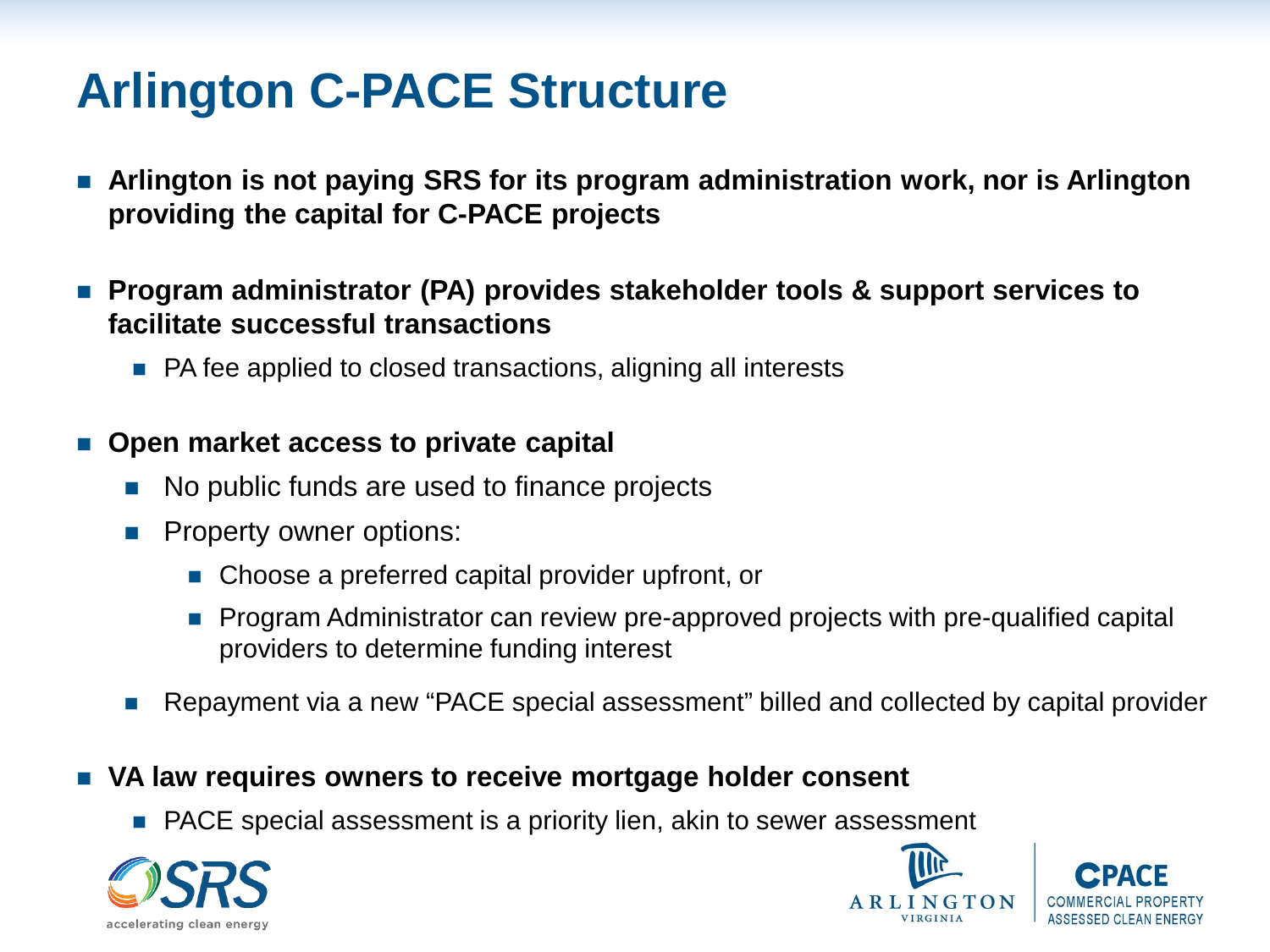# **C-PACE in the Mid-Atlantic**

### **VA, MD, DC**

■ Mid-Atlantic PACE Alliance (MAPA) is a regional partnership of government, non-profit, and private sector entities. Goal is to accelerate the implementation of Commercial PACE programs and projects in the Mid-Atlantic region.

### **Statewide**

- MAPA encourages local jurisdictions in VA to consider regional coordination
- Consistency in program requirements across VA jurisdictions is key to scaling C-PACE
- Arlington C-PACE legal and program documents available for review
- SRS engaging jurisdictions across the Commonwealth